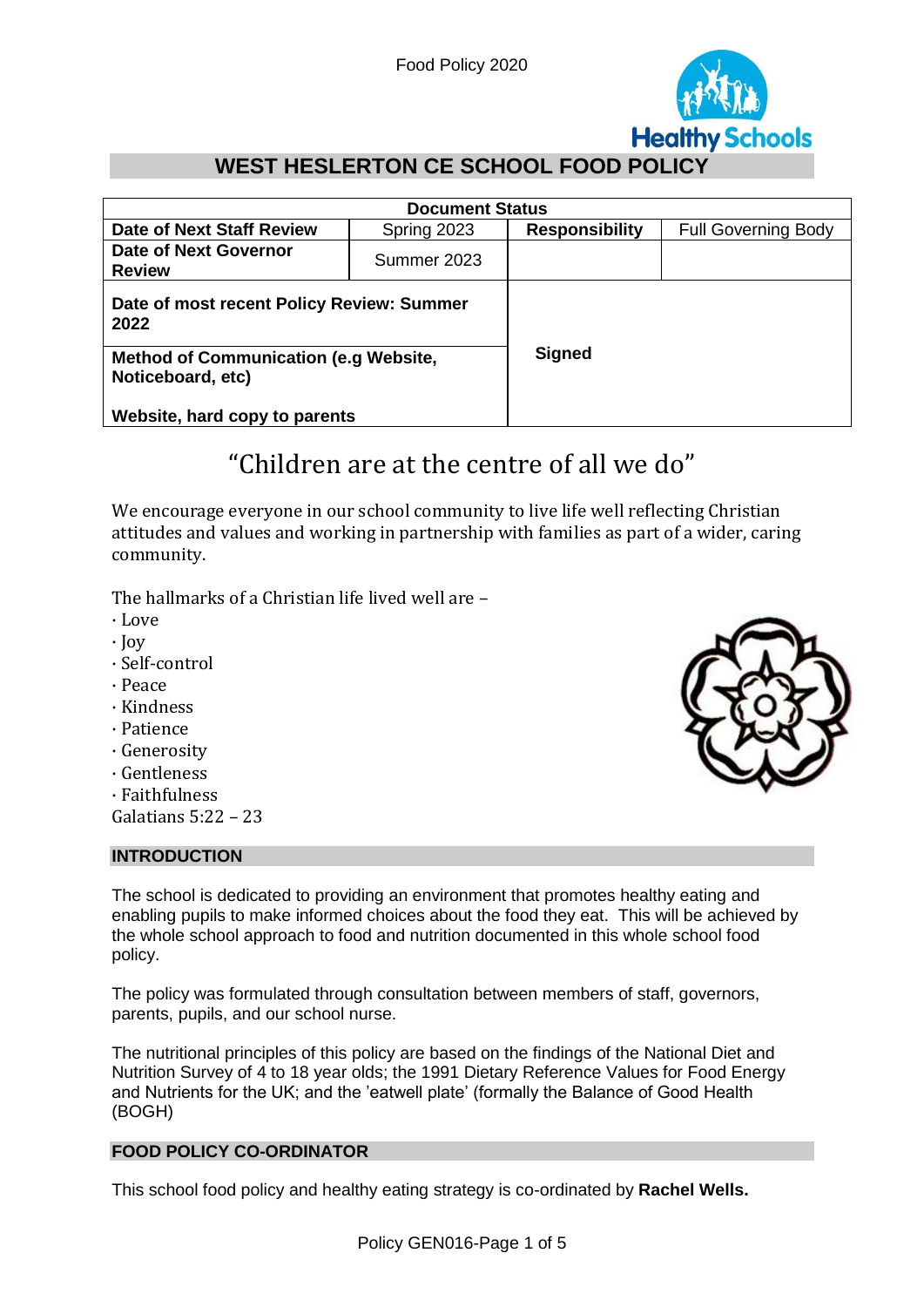

# **FOOD POLICY AIMS**

The main aims of our school food policy are:

- 1. To enable pupils to make healthy food choices through the provision of information and development of appropriate skills and attitudes
- 2. To provide healthy food choices throughout the school day

These aims will be addressed through the following areas:

#### **EQUAL OPPORTUNITIES**

In healthy eating, as in all other areas of the curriculum we recognise the value of the individual and strive to provide equal access of opportunity for all.

#### **1. CURRICULUM**

Food and nutrition is taught at an appropriate level throughout each key stage.

This is addressed through: **Teaching methods**

Effective teaching requires pupils to develop their understanding of healthy eating issues and appropriate skills and attitudes to assist them in making informed decisions. Teaching methods adopted in the classroom offer a rich variety of opportunities for participatory learning and include debating issues, group discussions and role-play. These decisions are made at teachers planning meetings.

#### **Leading by example and staff training**

Teachers, caterers and school nurses have a key role in influencing pupils' knowledge, skills and attitudes about food, so it is important that they are familiar with healthy eating guidelines. To facilitate this (they will have access to NHS websites and documentation.

#### **Visitors in the classroom**

This school values the contribution made by the school nurse in supporting class teachers and appreciates the valuable contribution of outside agencies. We believe it is the responsibility of the school to ensure that the contributions made by visitors to the classroom reflect our own philosophy and approach to the subject. The status of visitors to the school is always checked ensuring that the content of the visitor's talk is suitable for the ages of the pupils.

#### **Resources**

Resources used to deliver healthy eating are current and up to date and all staff are consistent in the resources used throughout the curriculum. These reflect the 'eatwell plate' where appropriate.

Resources for the teaching of healthy eating in PSHE are selected to complement the delivery of the curriculum in other subject areas. The range of materials used is available for review on request to the head teacher. Books are available for pupils in the library.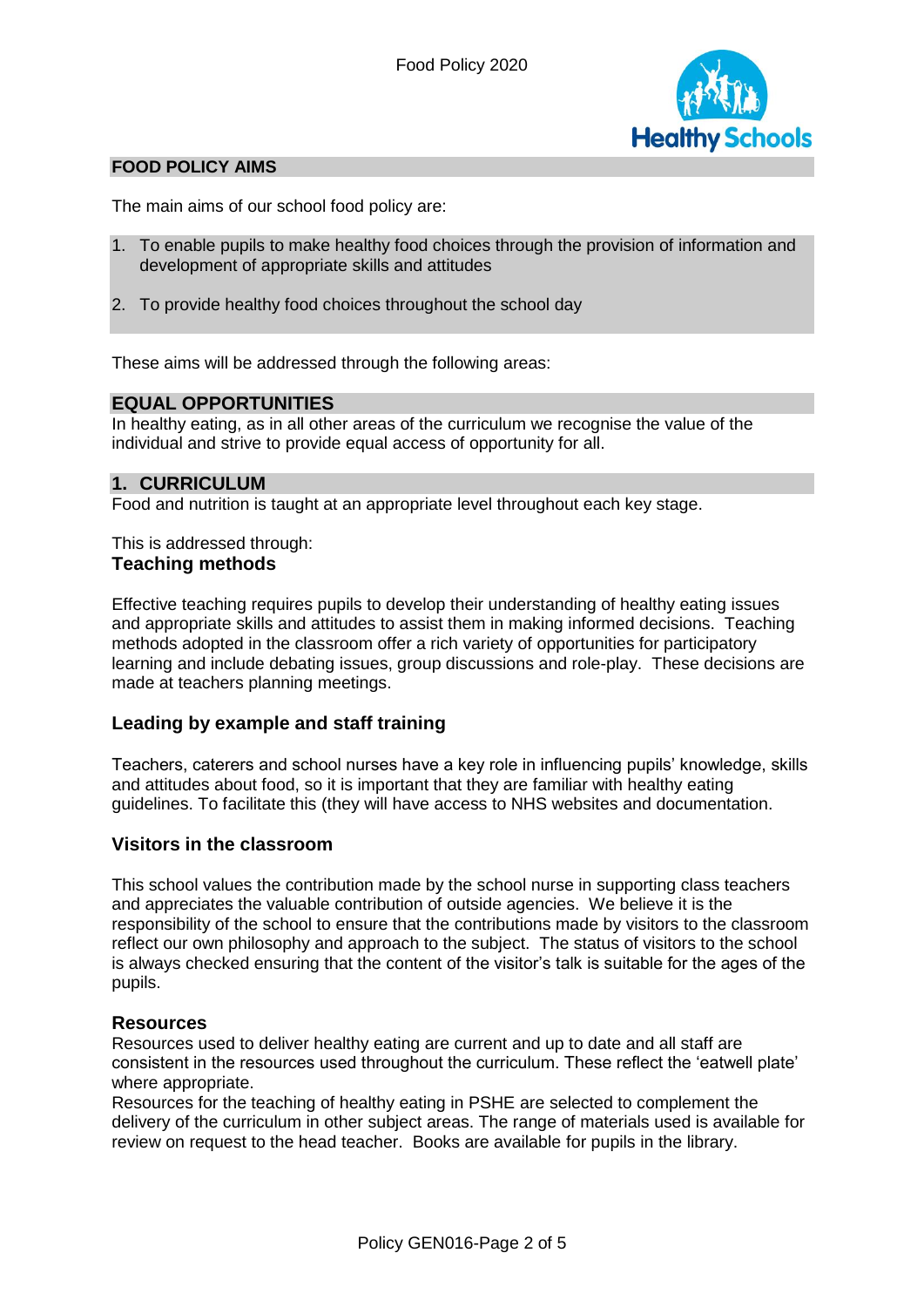# **Evaluation of pupils learning**

# **Primary**



The healthy eating aspects of the National Curriculum are assessed through national standards in science.

Other aspects of healthy eating work are evaluated through activities, which have been built into the programme, as part of the planning process.

These include:

- Discussion of the suitability of resources and methodology at staff meetings and training sessions.
- Consultation with pupils through pupil voice sessions about existing programmes of study and special events
- Questionnaires for pupils at the end of a unit of work or at the end of a special event about the suitability of the programme and resources
- The formation of task groups or focus groups of pupils to look at existing provision and to make recommendations for the future where appropriate.

# **3. FOOD AND DRINK PROVISION THROUGHOUT THE SCHOOL DAY**

Food-based Standards exist covering all aspects of school food. (Full details and the document relating to this are available form the School Food Trust) [www.schoolfoodtrust.org.uk](http://www.schoolfoodtrust.org.uk/)

# **Breakfast**

Breakfast is an important meal that should provide 25% of a child's energy requirement and contribute significantly to their vitamin and mineral requirements.

# **National Nutritional Standards for School Lunches**

National Nutritional Standards for school Lunches became compulsory in April 2001. The Government has announced new standards for school food. There are three parts, to be phased in by September 2009. Together they cover all food sold or served in schools: breakfast, lunch and after-school meals; and tuck, vending, mid-morning break and afterschool clubs.

Food prepared by the school catering team meets the National Nutritional Standards for School Lunches

#### **TUCK SHOP**

The school tuck shop provides a range of snack foods that comply with the food based standards and help to contribute to a balanced healthy diet focused on the 'eatwell plate'.

#### **VENDING MACHINES**

No vending machines are at this school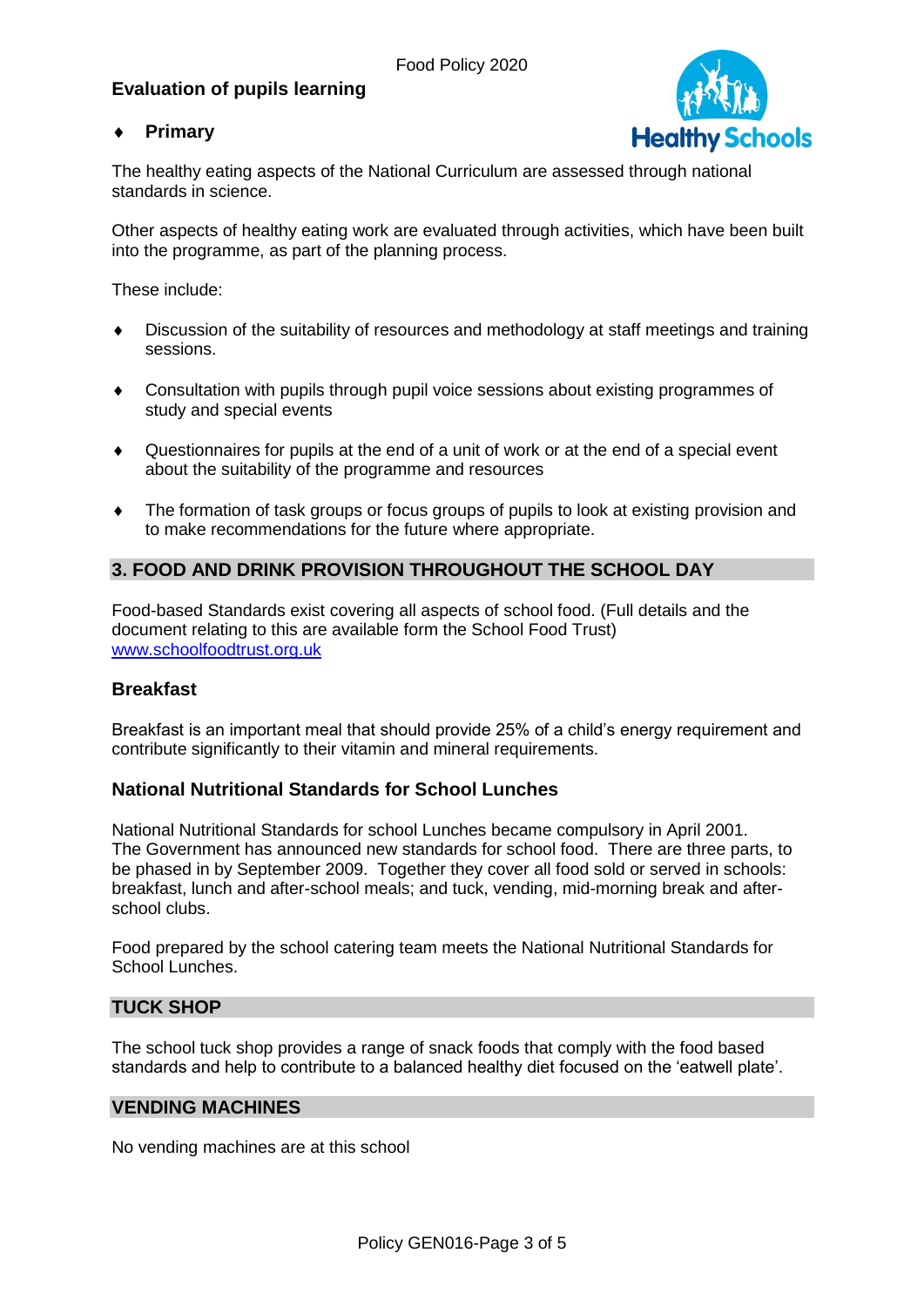

# **SNACKING**

The school understands that snacks can be an important part of the diet of young people and can contribute positively towards a balanced diet.

The school discourages the consumption of snacks high in fat and sugar at break-time. Pupils may bring a piece of fruit to eat at breaktime should they wish.

# **USE OF FOOD AS A REWARD**

The school does not encourage the regular eating of sweets or other foods high in sugar or fat, especially as a reward for good behaviour or academic or other achievements. Other methods of positive reinforcement are used in school.

#### **DRINKING WATER**

The National Nutritional Standards for Healthy School Lunches recommend that drinking water should be available to all pupils, everyday, and free of charge.

The school agrees with this recommendation and provides a free supply of drinking water. Water can be accessed by each child in their class cloakroom facilities.

# **4. FOOD AND DRINK BROUGHT INTO SCHOOL**

### **MOBILE CATERERS SERVING FOOD ON SCHOOL PREMISES**

To operate on school premises, mobile caterers must demonstrate that staff have undergone appropriate food hygiene training; that their facilities meet appropriate food safety requirements; and that they provide foods and dishes with ingredients that comply with current standards and are in line with the proportions depicted in the 'eatwell plate'.

#### **PACKED LUNCHES**

Packed lunches prepared by the school caterers adhere to the National Nutritional Standards for Healthy School Lunches

The school encourages parents and carers to provide children with packed lunches that are kind to the environment. This is achieved by promoting local, healthy foods that have little or no packaging.

The school encourages parents and carers to provide children with packed lunches that complement these standards. This is achieved by promoting healthy packed lunch options using the principles of the 'eatwell plate'.

# **5. SPECIAL DIETARY REQUIREMENTS**

#### **SPECIAL DIETS - RELIGIOUS AND ETHNIC GROUPS**

The school provides food in accordance with pupils' religious beliefs and cultural practices